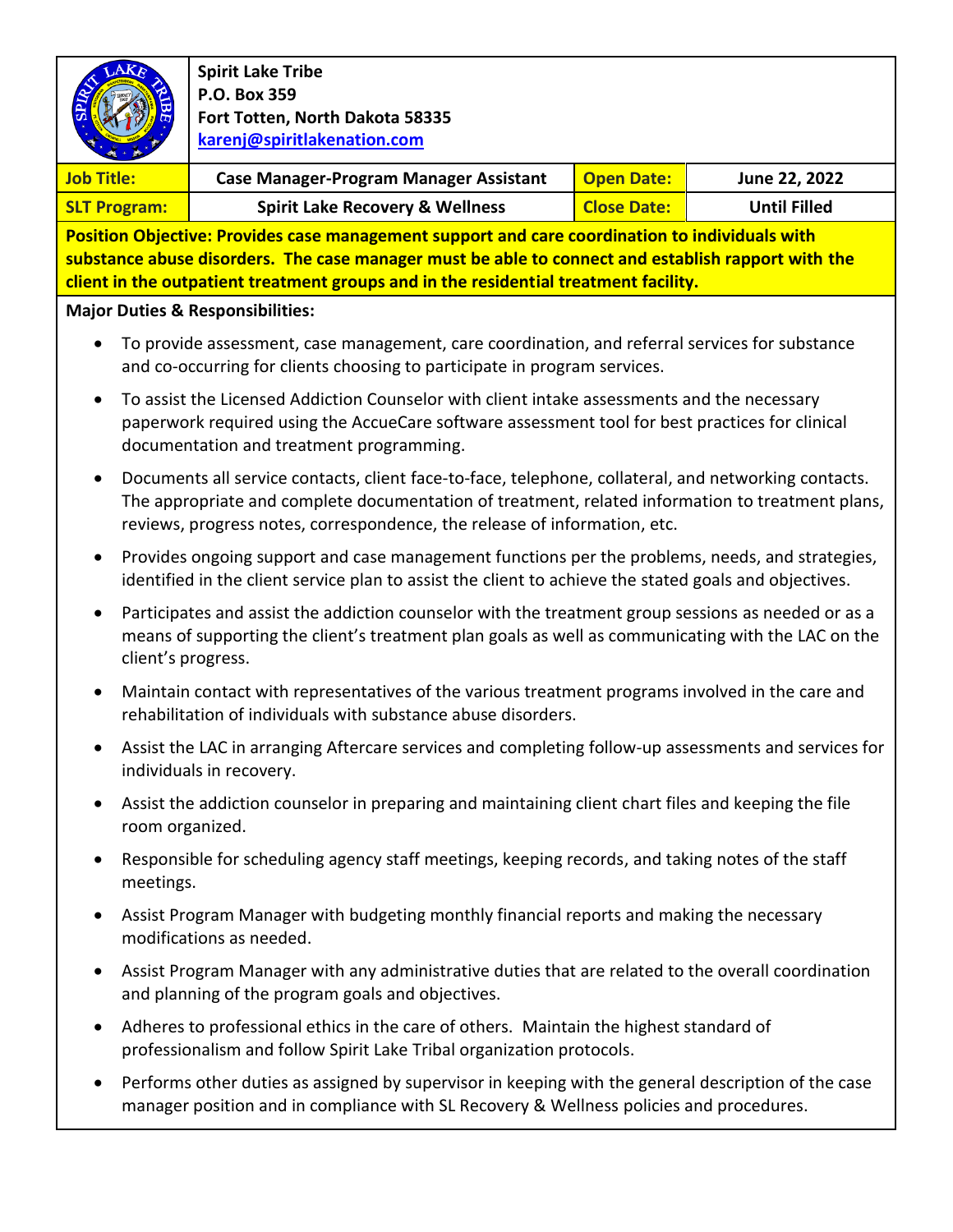- Submit monthly statistical reports to the program manager on case management and other areas.
- Other duties as assigned

## **Qualifications, experience, and education required:**

- Must have a High School diploma/or GED and preferred applicant with two (2) yrs. of college courses or a degree in human services/pre-Social Work courses.
- Must be computer literate & knowledge & experience of relevant software applications, spreadsheets, and word processing. Understanding of information technology via the internet, telehealth set up and usage, email & telephone access.
- Knowledge of the human service field & residential treatment would be helpful but not a requirement. Familiarity with Electronic Health Records (E.H.R) is required to assist in case management.
- Must have a willingness to learn through on-the-job training, workshops & other required training.
- Prefer candidate with work experience in the substance abuse field.
- Must have current CPR, AED, and First Aid Certification or obtain on the job.
- Familiarity with American Plains Indian culture, values, and traditions.
- Maintain hard copy and electronic filing system.
- Must possess and maintain a current, active and unrestricted ND driver's license through course of employment, insurable under SLT driving policy.
- To provide some transportation services for clients.
- Proficient communication skills, both verbal and written.
- Must be responsible, dependable, and able to maintain the confidentiality of information. Adhere to the Federal Law of Confidentiality Act 42, CFR Part 2, and the Health Insurance Portability and Accountability Act (HIPPA).
- Must submit to clear Criminal Records Background Check.
- Individuals must have a minimum of two years of sobriety and remain alcohol and drug-free. Employees are subject to a drug test prior to employment, and random testing during employment.
- Will be required to participate in workshops on Universal Precautions training, HIPA training, CPR, AED & First Aid Certification, Ergonomics, Stress Management, and other required training.
- Indian Preference will apply. *Must submit documentation with application to qualify for Indian Preference*
- Veterans Preference will apply. *Must submit documentation with application to qualify for Veterans Preference.*

| <b>Job Role:</b>            | <b>Case Manager-Program</b> | <b>Department</b>      | <b>SL Recovery &amp; Wellness</b> |
|-----------------------------|-----------------------------|------------------------|-----------------------------------|
|                             | <b>Manager Assistant</b>    |                        |                                   |
| <b>Status</b>               | <b>Full Time</b>            | <b>Supervision</b>     | R & W Program Manager             |
| <b>Hourly Salary Range:</b> | \$25.00                     | <b>Manages Others:</b> | Yes                               |